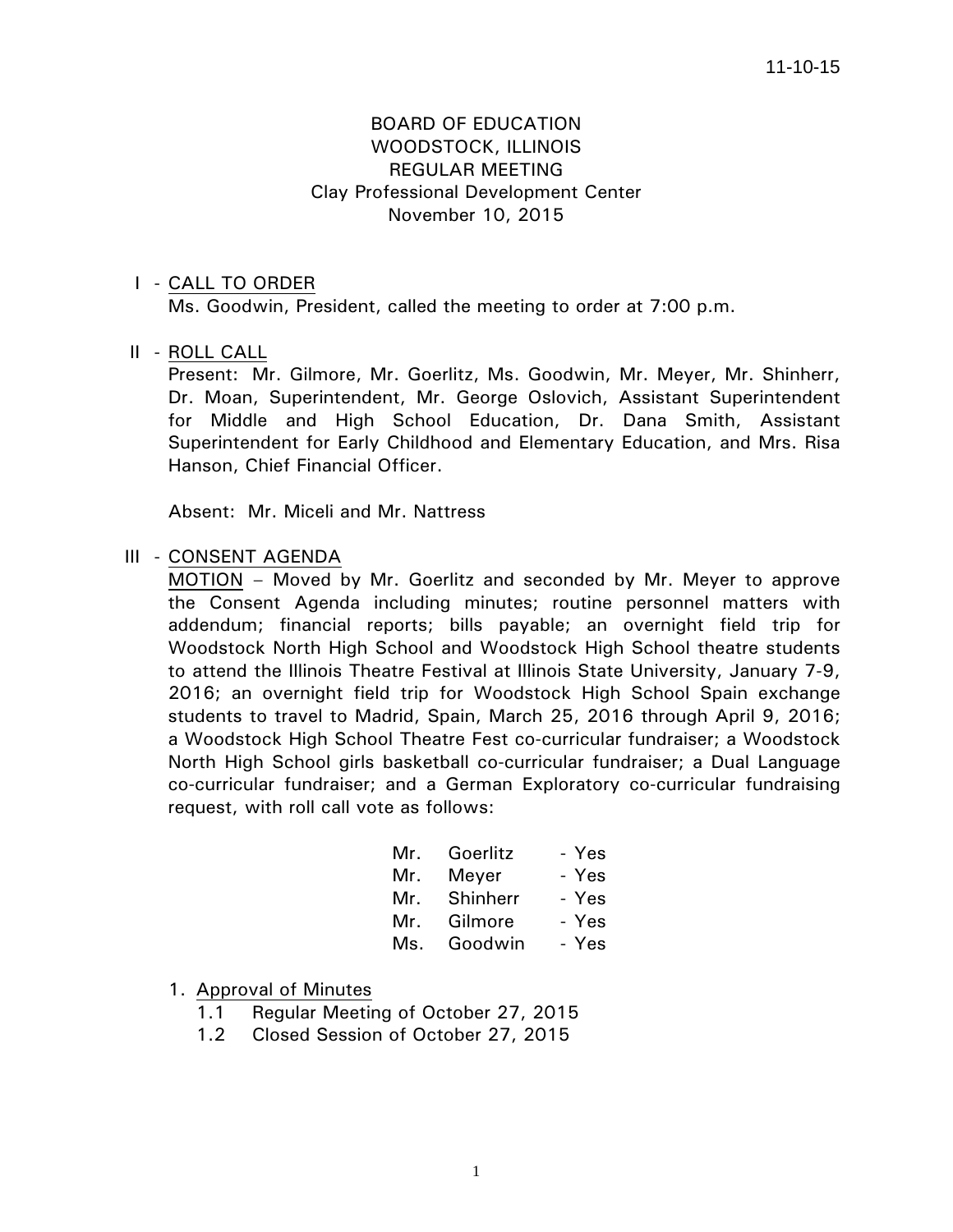# III - CONSENT AGENDA (Con't)

2. Approval of Routine Personnel Matters (Con't)

## Employment

Approve the employment of Anna Spencer in an additional position as Assistant Math Team Advisor for the 2015-2016 school year at a stipend of \$1,909. (WHS)

Approve the employment of Kirk Cagle in an additional position as Weight Room Supervisor for the 2015-2016 school year at a stipend of \$1,909. (WNHS)

Approve the employment of Diana Oclon as Bus Associate for the 2015- 2016 school year at 3 hours per day, 5 days per week, \$10.33 per hour. (Transp.)

## Other

Approve a change in hours for Robert Wardrop to 5 hours per day, 5 days per week for the 2015-2016 school year. (Transp. – Route Driver)

## Resignation

Approve the retirement of Karen Dalman, effective December 18, 2015. (WNHS)

Approve the resignation of Rhonda Pesterfield, effective November 6, 2015. (PWE – Spec. Ed. Assoc.)

Approve the retirement of Judith Pierscionek, effective the end of the 2015-2016 school year. (GWE – Secretary to Principal)

Approve the resignation of Michael Olhava from the stipend position of Assistant Football Coach only, effective the end of the 2015-2016 season. (WNHS)

Approve the resignation of J.C. Wise from the stipend position of Head Golf Coach only, effective the end of the 2015-2016 season. (WHS/WNHS)

Approve the resignation of Michael DeGrassi from the stipend position of Assistant Football Coach only, effective the end of the 2015-2016 season. (WNHS)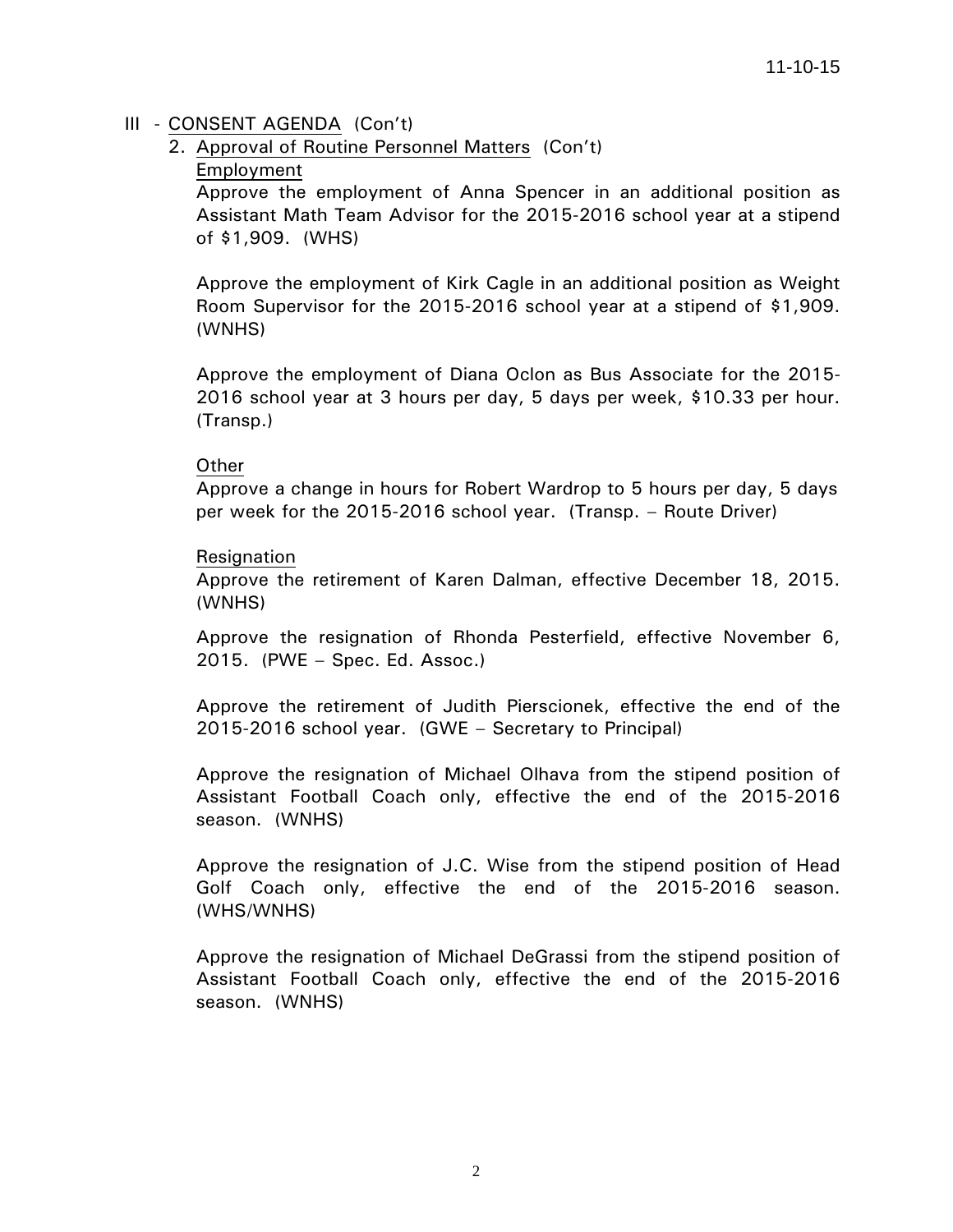# III - CONSENT AGENDA (Con't)

2. Approval of Routine Personnel Matters (Con't)

Leave of Absence

Approve a leave of absence for Patricia Wesley from an anticipated start date of January 22, 2016 and for an anticipated 6-8 weeks thereafter, using available paid sick leave days until exhausted, with any balance of the leave unpaid. (WNHS – Science)

Approve a leave of absence under FMLA for Diane Rodolfo from a start date of December 15, 2015 and for an anticipated 12 weeks thereafter, using available paid sick leave days concurrently per doctor's written instructions, with any balance of the leave unpaid. (MEES – 1st Gr. Dual Lang.)

Approve an unpaid medical leave of absence for Adriana Munoz-Valdespino from November 4, 2015 and through an anticipated date of November 30, 2015. (WNHS – Custodian)

- 3. Approval of Financial Reports (On File)
- 4. Approval of Bills Payable (On File)
- 5. Approval of an Overnight Field Trip for Woodstock North High School and Woodstock High School Theatre Students to Attend the Illinois Theatre Festival at Illinois State University, January 7-9, 2016 (On File)
- 6. Approval of an Overnight Field Trip for Woodstock High School Spain Exchange Students to Travel to Madrid, Spain, March 25, 2016 through April 9, 2016 (On File)
- 7. Approval of a Woodstock High School Theatre Fest Co-Curricular Fundraiser (On File)
- 8. Approval of a Woodstock North High School Girls Basketball Co-Curricular Fundraiser (On File)
- 9. Approval of a Dual Language Co-Curricular Fundraiser (On File)
- 10. Approval of a German Exploratory Co-Curricular Fundraising Request

(On File)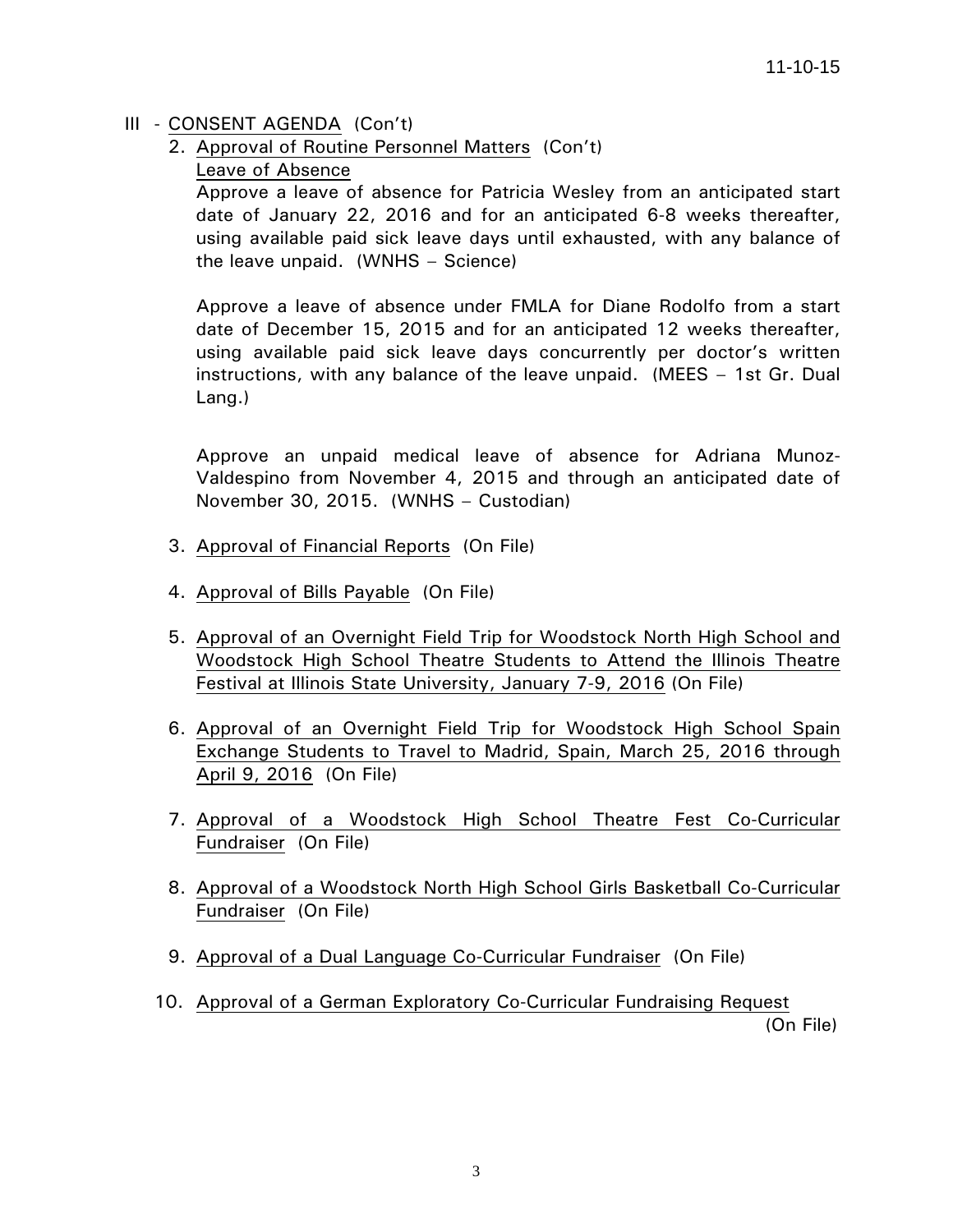# IV - RECOGNITION

1. 2015 Girls Tennis IHSA Singles State Qualifier

 Woodstock North Junior **Laura Nicks** made Thunder athletics history as the first girls tennis player from Woodstock North High School to qualify for the IHSA State Tennis Tournament. Laura finished in 3rd place at the Belvidere North Sectional Tournament, and went 2-2 at the State Tennis Tournament, which was played on October 22 at Elk Grove High School.

 Laura dropped her first match 6-1, 6-1, which put her into the consolation bracket, and won her first consolation bracket match 6-1, 6-3. Laura won her second match 6-4, 7-6 (5) in tie breaker fashion. During her final match Laura split sets, 0-6, 6-3, but lost the tie-breaker. Congratulations went to Laura and coaches **Judy Roller** and **Bart Zadlo**.

# 2. 2015 Girls Golf IHSA Class A State Qualifier

 Making WNHS history along with Laura Nicks is **Daniela Miranda**, who is the first WNHS golfer to qualify for the IHSA Class A State Golf Meet! A junior at Woodstock North, Daniela has played all season as a member of the Woodstock-Woodstock North combined golf team. In the IHSA Class A Regional, which was held at Oak Grove Golf Course, Daniela finished in 2nd place, which qualified her for the Sectional Meet. In the IHSA Sectional, Daniela finished in 5th place, which qualified her for the IHSA State Meet. She shot a 182 on October 16 and 17 at Red Tail Run Golf Course in Decatur, Illinois, finishing in 44th place. Congratulations went to Daniela and coaches **JC Wise** and **Brent Filetti**.

# 3. Boys and Girls Cross Country Class 2A State Qualifiers

 Two Woodstock High School Cross Country athletes will be returning this year to the IHSA Class 2A State Finals. Both runners had an outstanding season, with the following highlights: Junior **Kate Jacobs** was the Niles West Invitational Champion, took 3rd in the Fox Valley Conference, 2nd at Regionals, and 10th at Sectionals, earning her way once again to the State Meet. Senior **Luke Beattie** was the Crystal Lake South Invitational Champion, Grant Invitational Champion, 3rd in the Fox Valley Conference, and took 3rd at both Regionals and Sectionals, on his path to State. Kate and Luke will compete at the State Finals on Saturday, November 7 in Peoria. Congratulations went to them both, and to coaches **Jay Fuller** and Bill **Macaulay**,

# 4. Lina Rodgers School Nursing Award Recipient

**Nancy Kreznor**, School Nurse at the Verda Dierzen Early Learning Center, has been named by the McHenry County Department of Health (MCDH) as the 2015 recipient of the Lina Rodgers Award.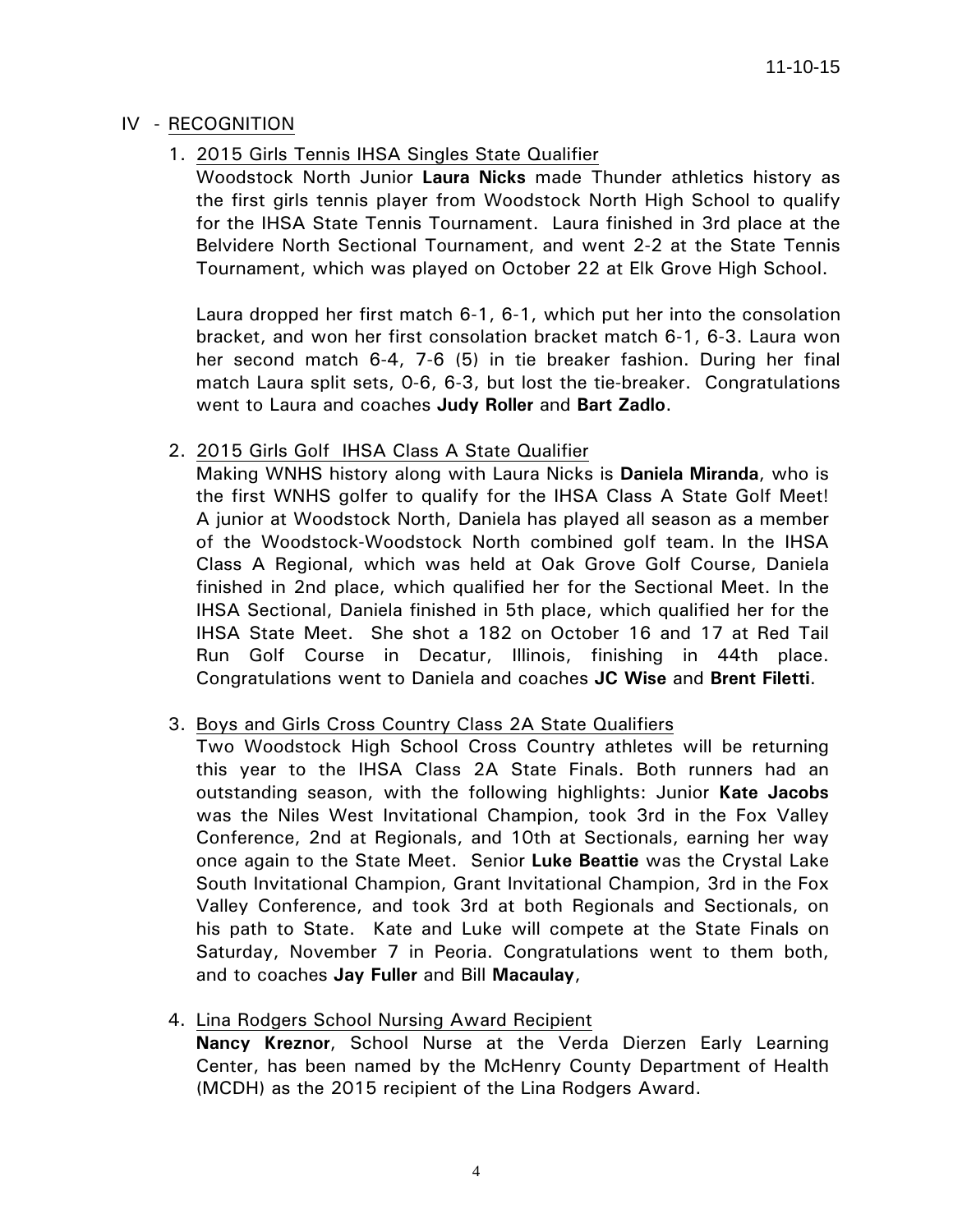# IV - RECOGNITION (Con't)

4. Lina Rodgers School Nursing Award Recipient (Con't)

 A pioneer in public health nursing, Lina Rodgers was the first school nurse, appointed in 1902 to oversee the children at four schools in the New York City public school system. The MCDH awards the honor annually in Rodgers' name to a school health professional. MCDH representative Susan Karras presented the award to Nancy during an allstaff meeting at Verda Dierzen Early Learning Center on October 2, 2015.

# 5. ISBE *Those Who Excel* Award Recipients

 The Illinois State Board of Education annually sponsors *Those Who Excel* to honor individuals who have made significant contributions to our state's public and nonpublic elementary and secondary schools. District 200 is proud to have the following among this year's honorees:

## **Denise Clark**

School Nurse at Greenwood Elementary School Student Support Personnel – Award of Merit

## **Maribeth Dhom**

Principal's Secretary at Dean Street Elementary School Educational Service Personnel – Award of Merit

# **Kelly Edge**

Dual Language Kindergarten Teacher at Verda Dierzen ELC Early Career Educator – Award of Recognition

## **Paul Rausch**

Choral Director at Woodstock High School Classroom Teacher – Award of Excellence

**D200 Special Olympics Team**, Represented by: **Jennifer Moskowitz** – Life Skills Teacher at Creekside Middle School and **Cory Knopik** – Life Skills Teacher at Greenwood Elementary School Team – Award of Recognition

 This year's award recipients were recognized at a banquet on Saturday, October 17, at the Bloomington-Normal Marriott Hotel and Conference Center in Normal. Congratulations went to all of our District 200 *Those Who Excel* honorees!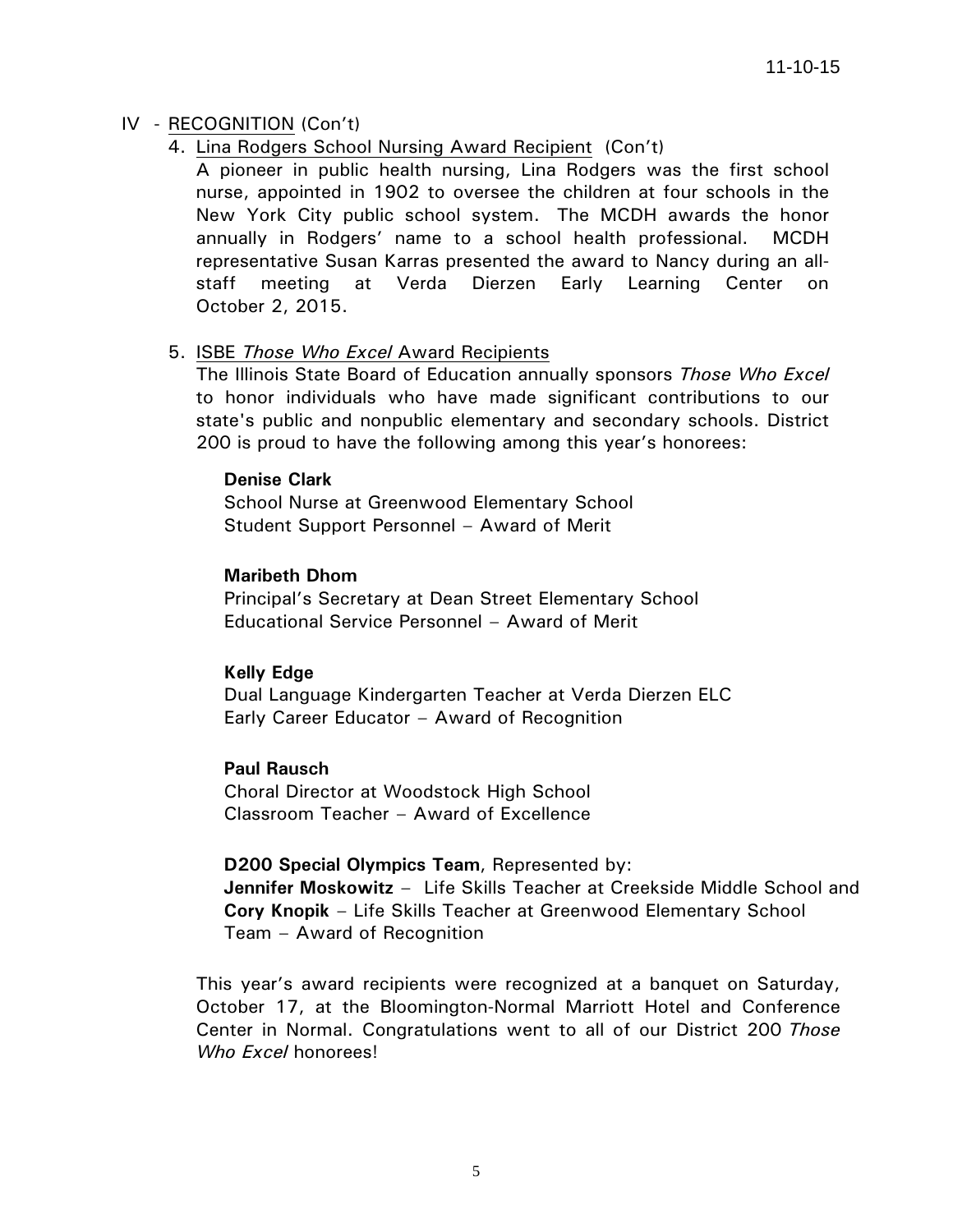# IV - RECOGNITION (Con't)

# 6. IMEA District 7 Junior Orchestra Members

 This year, for the first time in District 200 history, nine middle school orchestra students auditioned to participate in an elite ensemble – the IMEA District 7 Junior Orchestra. District 7 is comprised of schools in most of McHenry County, all of Lake County, and also some parts of Cook and DuPage Counties. It is generally considered to be the most competitive of the nine districts in Illinois. These Creekside 7th and 8th grade students practiced for hours daily to learn three pieces of high school-level music, and then performed selected sections before judges on October 7.

 Three District 200 musicians were accepted into the orchestra! The Junior Orchestra Festival day will be held on Saturday, November 14, and will culminate in a concert at Wauconda High School. These impressive results speak very highly of our young orchestra program. Congratulations to these talented students, and to their instructor, **Lyndra Bastian**.

> **Fiona Frawley** – Bass **Anna Maria** – Viola **Angelina Scolio** – Viola

 MOTION – Moved by Mr. Goerlitz and seconded by Mr. Gilmore to introduce the following resolution: WHEREAS, the Board of Education of Woodstock Community Unit School District 200 wishes to recognize the contributions of these individuals, and WHEREAS, District 200 has benefited as a result of these accomplishments; NOW THEREFORE BE IT RESOLVED, that the Board of Education of Woodstock Community Unit School District 200 hereby bestows special recognition and a certificate of achievement on behalf of the citizens of the District, with roll call vote as follows:

| Mr. | Goerlitz     | - Yes |
|-----|--------------|-------|
| Mr. | Gilmore      | - Yes |
| Mr. | Mever        | - Yes |
|     | Mr. Shinherr | - Yes |
| Ms. | Goodwin      | - Yes |

The orchestra students performed for the audience.

# V - COMMUNICATIONS

1. Several community members addressed the Board with comments regarding property taxes, the District 200 budget, the Lakewood TIF and the school based health center.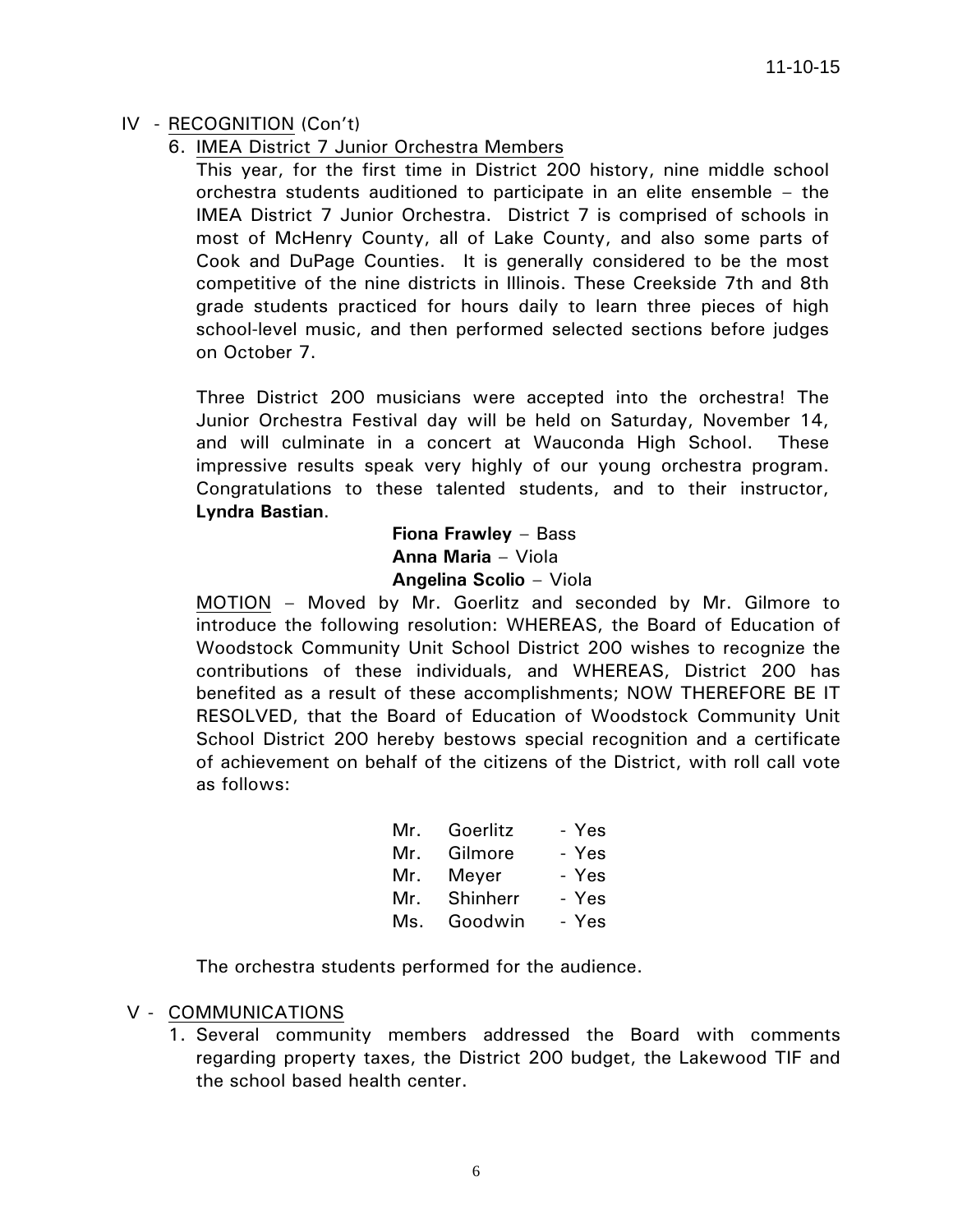# V - COMMUNICATIONS (Con't)

2. Mr. Meyer reported that he attended a manufacturing meeting at McHenry County College where attendees discussed what can be done at schools within the county to prepare students for manufacturing careers.

During Board discussion, Ms. Goodwin asked if District 200 is meeting the needs of students preparing for manufacturing jobs after graduation. Assistant Superintendent George Oslovich, who was also in attendance at the manufacturing meeting, commented that the District's CNC program meets the necessary criteria, but there are not enough graduates to meet the need for manufacturing jobs in the area.

## VI - SUPERINTENDENT'S REPORT

- 1. Dr. Moan informed the Board that districtwide Veterans Day activities were being held throughout the week.
- 2. Dr. Moan reminded Board members that a Dual Language Parent Night was scheduled for Wednesday night at Creekside Middle School.

## VII - MONITORING REPORT

 1. District 200 Orchestra Program Update and Future Planning (On File) This item was included on the agenda so the Board of Education could be updated on the progress of the District 200 Orchestra program.

 District 200 orchestra teachers presented information regarding the growth of the orchestra program including current activities, recognitions and plans for the roll-up of the program into the high schools.

## VIII - UNFINISHED BUSINESS

There was no unfinished business.

- IX NEW BUSINESS
	- 1. Determination of the 2015 Tax Levy

Chief Financial Officer Risa Hanson detailed the proposed 2015 tax levy compared to the previous year and the property taxes and rates projected for the 2016-2017 school year.

Mrs. Hanson reviewed preliminary information received from the Supervisor of Assessments regarding the districts EAV for the 2015 levy. The information shows that the District's total preliminary EAV for 2015 is projected to be \$730,884,673 including new growth of \$3,391,614. Mrs. Hanson explained that the estimated EAV received in the fall is never how the final EAV looks in the spring. This occurs because the Board of Review is still hearing property appeals and these changes have not been factored into the preliminary numbers.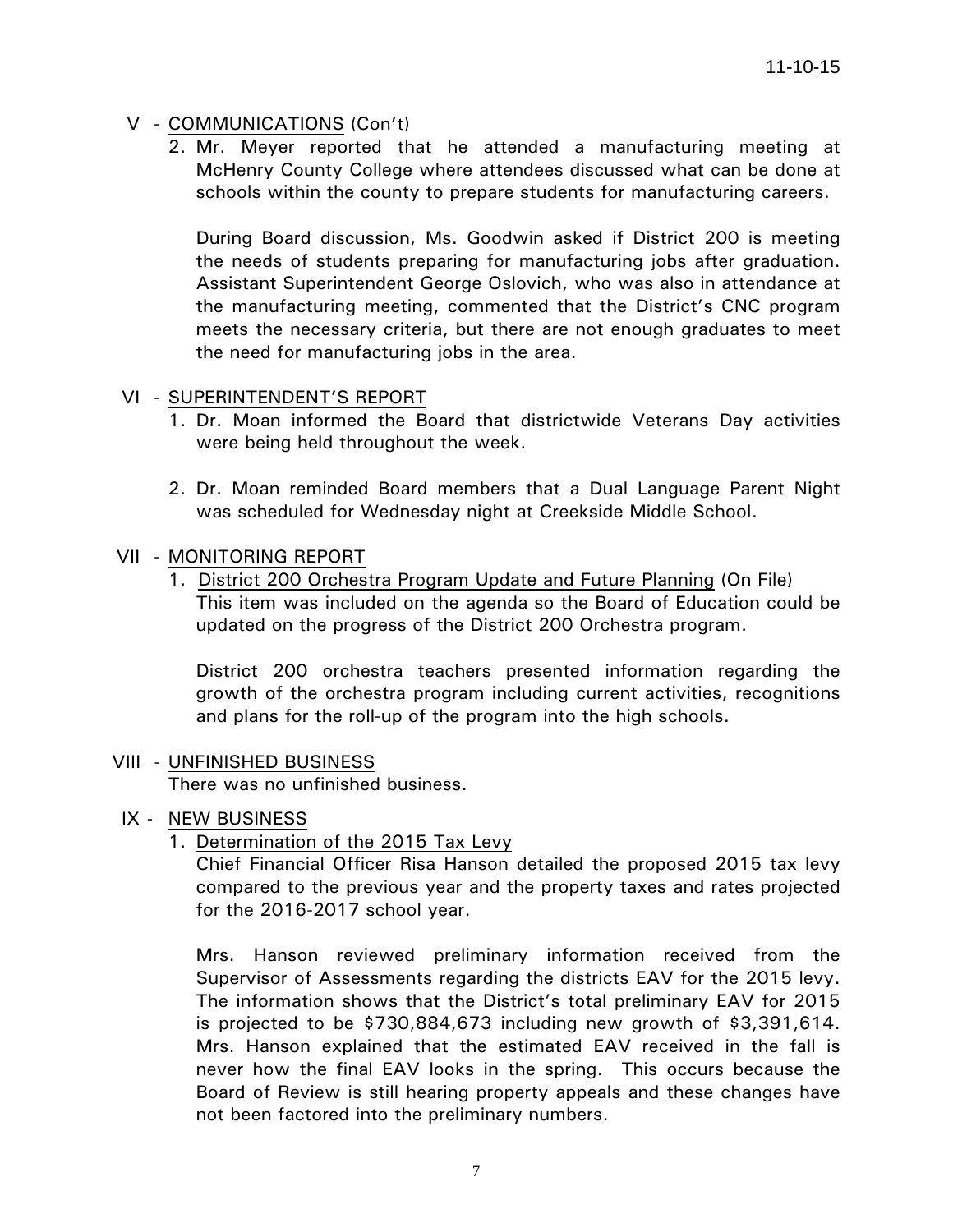## IX - NEW BUSINESS (Con't)

1. Determination of the 2015 Tax Levy (Con't)

Mrs. Hanson added that based on appeals this year, the Supervisor estimated the District's EAV would go down between 1.0% and 1.5% by spring. Based on this new information, Mrs. Hanson reduced the estimated EAV down 1.25% to \$721,791,010 to more accurately reflect what the district's EAV would look like in the spring.

Mrs. Hanson continued by showing the Board the 2-year comparison of the levies and extensions. The proposal showed no increase to the levy compared to last year's taxes extended, or taxes received. The District is looking at an increase in its total EAV of .33%, or \$2.4 million. Because EAV is increasing, the tax rate is projected to go down approximately 3 cents from a tax rate of approximately 8.21% to 8.18%.

Mrs. Hanson added that the current bond repayment schedules for the 2015 levy are \$74,314 more than last year. In order to achieve no increase to the Bond & Interest Fund, it would be necessary to abate, or reduce taxes \$74,314. The Board would need to pass a resolution to abate this amount in December or January which would allow the County Clerk to reduce the tax extension.

Finally, Mrs. Hanson showed that the impact of the tax rate on a \$200,000 house in Woodstock would likely be a decrease of \$16 in the homeowner's tax bill for District 200.

Mrs. Hanson expressed that given the current economy and how the property tax formula works, she believed this was a very positive step in helping to reduce the tax burden on Woodstock taxpayers.

During Board discussion, Ms. Goodwin commented that it was appropriate at this time not to take the full levy. Ms. Goodwin added that while the Board did not feel they could reduce the tax levy in past years, what they did do was refund bonds, not with the intent to incur more debt or to extend the debt out, but to give short term relief to taxpayers. MOTION – Moved by Mr. Meyer and seconded by Mr. Goerlitz to determine the 2015 tax levies, waive the reading of and approve the

Resolution Authorizing the Estimated Aggregate Levy for the Year 2015,

| with roll call vote as follows: (On File) |              |       |
|-------------------------------------------|--------------|-------|
|                                           | Mr. Meyer    | - Yes |
| Mr.                                       | Goerlitz     | - Yes |
|                                           | Mr. Gilmore  | - Yes |
|                                           | Mr. Shinherr | - Yes |
| Ms.                                       | Goodwin      | - Yes |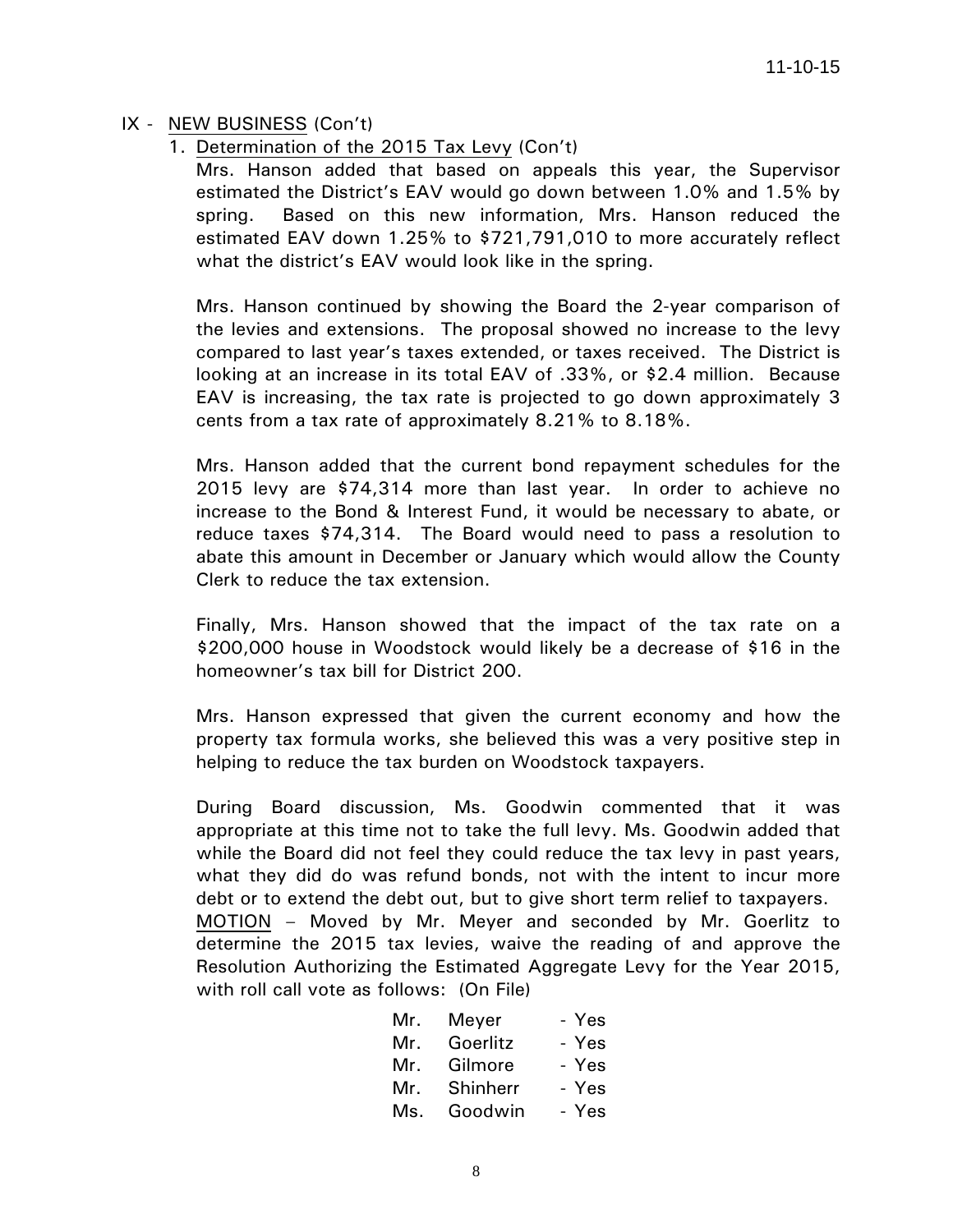# IX - NEW BUSINESS (Con't)

2. Approval of the Resolution to Sell the 2013-2014/2014-2015 Building Trades House

Chief Financial Officer Risa Hanson explained that administration had received another offer on the building trades house and recommended that the Board table approval of a resolution to sell the 2013-2014/2014- 2015 building trades house.

MOTION – Moved by Mr. Meyer and seconded by Mr. Gilmore to table approval of the resolution for the sale of the building trades house located at 631 Prairie Drive, with roll call vote as follows:

|     | - Yes<br>Mr. Meyer |
|-----|--------------------|
| Mr. | - Yes<br>Gilmore   |
| Mr. | Shinherr<br>- Yes  |
| Mr. | - Yes<br>Goerlitz  |
| Ms. | - Yes<br>Goodwin   |

3. Approval of High School Course Changes 2016-2017

Assistant Superintendent Mr. George Oslovich reviewed proposed high school course curriculum changes recommended for the 2016-2017 academic year.

MOTION – Moved by Mr. Meyer and seconded by Mr. Goerlitz to accept the proposed high school course curriculum changes as presented for the 2016-2017 academic year, with roll call vote as follows: (On File)

|     | Mr. Meyer | - Yes |
|-----|-----------|-------|
| Mr. | Goerlitz  | - Yes |
| Mr. | Shinherr  | - Yes |
| Mr. | Gilmore   | - Yes |
| Ms. | Goodwin   | - Yes |

# X - COMMITTEE REPORTS

- 1. Mr. Gilmore reported that the Education Foundation continues to prepare for their annual fundraising event that is scheduled for Saturday, February 6, 2016.
- XI CLOSED SESSION

 MOTION – Moved by Mr. Goerlitz and seconded by Mr. Meyer to go into closed session at 8:26 p.m. to discuss collective negotiating matters between the District and its employees or their representatives, or deliberations concerning salary schedules for one or more classes of employees; and the setting of a price for sale or lease of property owned by the District, with roll call vote as follows: